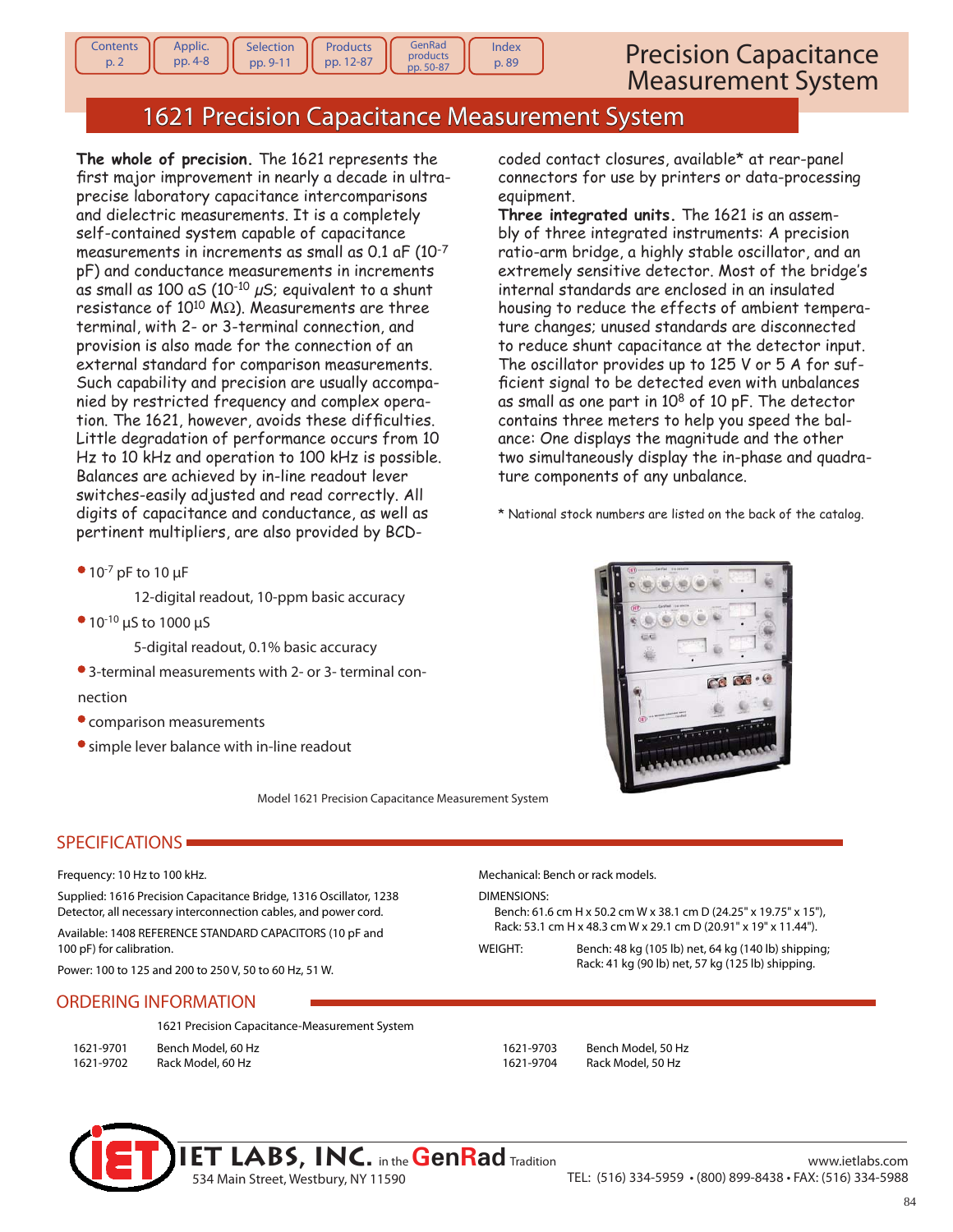# 1616 Precision Capacitance Bridge

Products pp. 12-87 GenRad products pp. 50-87

Index p. 89

The heart of precision. The 1616 is the heart of the 1621 Capacitance-Measuring Assembly. The bridge is also available separately for use where oscillator and detector are on hand or in applications in which they must be specialized for a unique need.

The 1616 employs a transformer ratio-arm bridge with which unbalances as small as 0.1 aF (10<sup>-7</sup>pF) and 100 aS(10<sup>-10</sup>  $\mu$ S) can be resolved. Detection of such small unbalances is aided by ratio-transformer voltage capabilities up to 160 volts at 1 kHz and by range switching that disconnects the unused internal standards in order to reduce shunt capacitance across the detector input.

For thermal stability in precision intercomparisons, eight of the twelve internal capacitance standards are mounted in an insulated compartment to reduce the effects of ambient temperature changes. Misreading the values at balance is virtually impossible due to direct-reading lever switches that control the balance for both capacitance and conductance. Panel layout is unusually neat-only the unknown capacitor and

, if desired, and external standard for comparison measurements are connected to the front panel; the oscillator and detector are connected to the rear as are the BCD data-output channels. Model 1616 Precision Capacitance Bridge

- $\bullet$  10<sup>-7</sup> pF to 10  $\mu$ F 12 digital readout
- $\bullet$  10<sup>-10</sup> μS to 1000 μS-5 digital readout
- <sup>•</sup> 10 Hz to 100 kHz

**Contents** p. 2

Applic. pp. 4-8 Selection pp. 9-11

### SPECIFICATIONS

Capacitance measurement, 3-terminal; DECADES: 12. RANGE: 0.1 aF to 1  $\mu$ F (10<sup>-19</sup> to 10<sup>-6</sup> F). ACCURACY:\*  $\pm$ 10 ppm, when most-significant decade is 1, 10, or 100 pF per step; otherwise, and at other frequencies, accuracy is  $\pm$ [50ppm + (0.5 + 20 C<sub>µF</sub>) ( $f_{\text{kHz}}$  ppm + ( $f_{\text{kHz}}$ ) aF]. Capacitance, 2-terminal: Same as above, except as follows. RANGE: One additional decade, to 10  $\mu$ F (10<sup>-19</sup> to 10<sup>-5</sup> F).

Conductance measurement, 3-terminal: DECADES: 5 (virtually extended to 11 by G multiplier). RANGE; 100 aS to 100  $\mu$ S (10<sup>-16</sup> to 10<sup>-4</sup> S). ACCURACY: $*$   $\pm$ (0.l% + 1 step in least significant decade). There is a small reduction in conductance accuracy at frequencies other than 1 kHz. RESIDUAL C (across conductance standards): ±(<0.03 pF). Conductance, 2-terminal: Same as above, except as follows: RANGE: One additional decade, to 1000  $\mu$ S(10<sup>-16</sup> to 10<sup>-3</sup> S).

Multipliers: FOR 3-TERM: X1. X10; FOR 2-TERM: X1, X10, X100; affect both C and G. FOR CONDUCTANCE ONLY:  $X1, X10^{-1}, \ldots X10^{-6}$ (7 positions). Effects of these multipliers are included in the specified ranges.

Frequency: 10 Hz to 100 kHz.

Standards: CAPACITANCE; Air dielectric with TC < +20 ppm/ °C and D <10 ppm for 8 lowest decades; Invarf, air dielectric with TC of  $+3 \pm 1$ ppm/ °C and D <10 ppm for 3 middle decades; mica dielectric with TC of 20 ±10 ppm/°C and D <200 ppm for 2 highest decades. ADJUST-MENTS for all capacitance standards available through key-locked door on panel. THERMAL LAG: C standards for first 8 decades mounted in an insulated compartment with a thermal time constant of 6 h (time required for compartment interior to reach 63% of ambient change). CONDUCTANCE: Metal-film resistors in T networks with small phase angles.

Comparison: Terminals provided to connect external standard for comparison measurements; 13-position panel switch multiplies standard by  $-0.1.0...+1.$ 



- up to 150-V input from oscillator
- 3-terminal measurements
- coaxial measurements

Input: The smaller of 160  $f_{\text{kHz}}$  or 350 V rms can be applied to the bridge transformer at the GENERATOR terminal without waveform distortion; 500 V rms max, depending on conductance range, when GENERATOR and DETECTOR connections are interchanged. Interface: GR900® locking coaxial connector on panel to connect 2 terminal unknowns, 2 gold-plated GR900® locking coaxial connectors on panel to connect 3-terminal unknowns and 2 to connect external standard. DATA OUTPUT; 50-pin and 36-pin type 57 connectors on rear provide connection to 8-4-2-1 weighted BCD contacts (rated at 28 V, 1 A) on each switch for capacitance and conductance values respectively. OSCILLATOR and DETECTOR: Connect to rear BNC connectors. Required: OSCILLATOR: GR 1316 recommended. DETECTOR: GR 1238 recommended. The 1616 Bridge is available with this oscillator and detector as the 1621 Capacitance-Measuring Assembly. Available: 1316 OSCILLATOR, 1268 DETECTOR, a broad line of capacitance and resistance standards, and coaxial cables for connection of unknowns and standards.

 \* Accuracy stated as fraction of measured value, for these conditions; frequency, 1 kHz, except as noted, temperature,  $23^{\circ} \pm 1^{\circ}$ C; humidity, <50%RH.

 t Registered trademark of the Carpenter Steel Co. National stock numbers are listed at the back of the catalog.

Mechanical: Bench or rack model. DIMENSIONS: Bench: 35.1 cm H x 50.2 cm W x 32.7 cm D (13.81" x 19.75" x 12.88") Rack: 31.0 cm H x 48.3 cm W x 26.8 cm D (12.22" x 19" x 10.56"). WEIGHT: Bench, 26 kg (57 lb) net, 32 kg (69 lb) shipping; rack, 23 kg (49 lb) net, 28 kg (61 lb) shipping. Ordering: 1616-9700 Bench Model

1616-9701 Rack Model

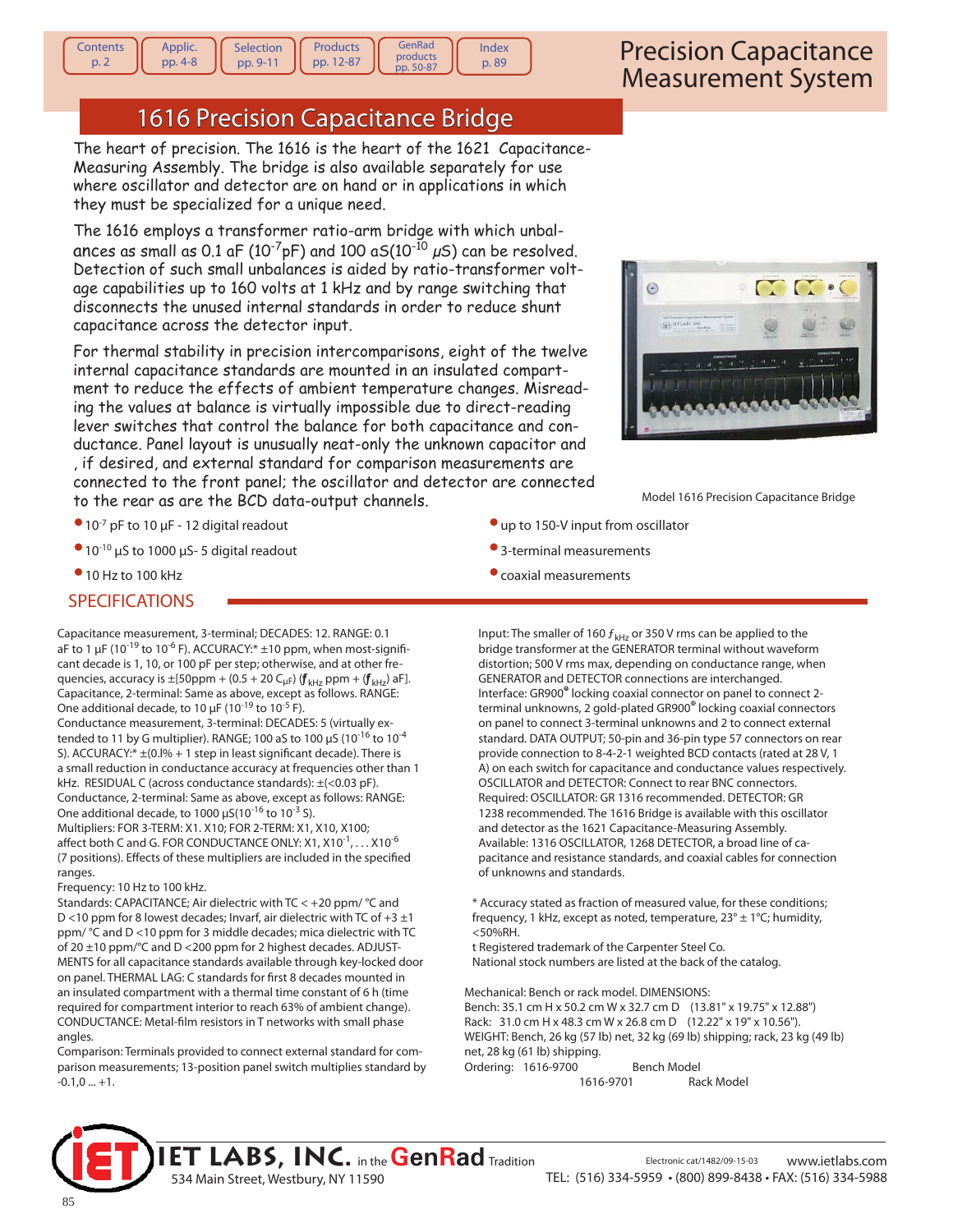#### **Contents** p. 2 Applic. pp. 4-8 Selection pp. 9-11 **Products** pp. 12-87 GenRad products pp. 50-87 Index p. 89

## Precision Capacitance Measurement System

## 1238 Detector

Designed for the difficult. If you've ever had to extract a small signal from noise or to resolve a signal into its in-phase and quadrature components, you can appreciate the advantages of the 1238. With its high gain -130 dB-and meters not only for magnitude of the input signal but for the in-phase and quadrature components as well, the 1238 lends itself handily to the most exacting applications.

This high-performance detector is attractive in other respects also, including 1-G $\Omega$  input impedance for minimum loading, overload protection against signals up to 200 V. and flat or tuned frequency response (with or without line-frequency rejection) to tailor the detector to your signal no matter how "tainted" it might be.

**Excellent bridge detector.** In combination with a special oscillator, GR 1316, that supplies the necessary quadrature reference channels, this detector is superb for sensitive audio-frequency detectlbn. The combination is specifically intended for use with the 1616 Precision Capacitance Bridge, enabling resolutions of one part in 10<sup>6</sup> of 10 pF. Refer to the 1621 Precision CapacitanceMeasurement System.

The 1238 Detector consists of a high-impedance lownoise preamplifier, a tuned amplifier, a compression amplifier, and two phase-sensitive detectors. Three panel meters provide the indications: one displays the magnitude of the input signal and two others simultaneously display its in-phase and

- 10 Hz to 100 kHz
- 100-nS full-scale sensitivity

## SPECIFICATIONS

Frequency: 10 Hz to 100 kHz, flat or tuned. FLAT: ±5 dB from 10 Hz to 100 kHz. TUNED: Set by 4 in-line readout dials with ±5% of reading accuracy, 2 to 4% bandwidth, and second harmonic 30 dB down from peak. LINE-REJECTION FILTER: Reduces line level by 40 dB while signal is down 6 to 10 dB at 10 Hz from line frequency; filter can be switched out.

Signal Input from bridge or other source: Applied to rear BNCconnector. SENSITIVITY: Also see curve; 100 nS rms typical for full-scale deflection at most frequencies, compression can be switched in to reduce full-scale sensitivity by 20 dB. IMPEDANCE: 1 GΩ//20 pF. MAXIMUM INPUT: 200 V rms. VOLTAGE GAIN: ~105  $dB$  in flat mode,  $\sim$ 130 dB in tuned mode. set by 12-position switch.  $\frac{1}{2}$ SPOT NOISE VOLTAGE: <30 nS x  $\sqrt{6}$  andwidth<sub>Hz</sub> at 1 kHz with input impedance of 70 MΩ//500 pF. MONITORED by magnitude, in-phase, and quadrature meters; phase-sensitive detectors contain time-constant vairable from 0.1 to 10 s in 5 steps.

Reference Inputs from oscillator: Applied to rear BNC connectors. Two 1-V rms reference signals required, with 90° phase difference between them. PHASE SHIFTER rotates both references continuously from 0 to 360° and two verniers rotate each reference individually ~10°.

Outputs: MAIN AMPLIFIER: 4 V rms (approx 2.3 V for full scale



quadrature components. The reference signals can be rotated continuously from 0 through 360° to ensure that the phase meters respond independently to the components of significance to you, for the most rapid bridge balances or signal analysis.

The effects of noise, hum, or any other input-signal contaminants are normally reduced or eliminated from your measurements by means of a tunable filter, linerejection filter, and selectable time constants in the phase-sensitive detector circuits - all controlled from the front panel by the simple push of a button or turn of a knob.



- magnitude, in-phase, and quadrature meters for rapid bridge balances
- excellent bridge detector

on Magnitude meter) available at rear BNC connector. MAGNI-TUDE: 6 V dc for full scale deflection; PHASE DETECTORS: Up to 1 V dc each for full scale deflection (depending on Sensitivity setting); available at rear 5-pin type 126 jack.

Environment: TEMPERATURE: 0 to +55°C operating, -40 to +75°C storage. BENCH HANDLING: 4 in. or 45° (MIL-810A-VI). SHOCK: 30 G, 11 ms (MIL-T-4807A-4.5-3A).

Required: Oscillator with 0 and 90° outputs; the 1316 Oscillator is recommended.

Power: 100 to 125 and 200 to 250 V. 50 to 60 Hz. 15 W.

Mechanical: Bench or rack models.

DIMENSIONS:

Bench: 16.9 cm H x 49.7 cm W x 32.9 cm D (6.66"x19.56"x12.94") Rack, 13.3 cm H x 48.3 cm W x 33.2 cm D (5.22"x19"x13.06").

WEIGHT: Bench: 13 kg (27 Ib) net, 19 kg (40 lb) shipping, rack 10 kg (21 lb) net, 16 kg (34 lb) shipping.

ORDERING: 1238-9700 60-Hz Bench Model 1238-9701 60-Hz Rack Model 1238-9703 50-Hz Bench Model 1238-9704 50-Hz Rack Model